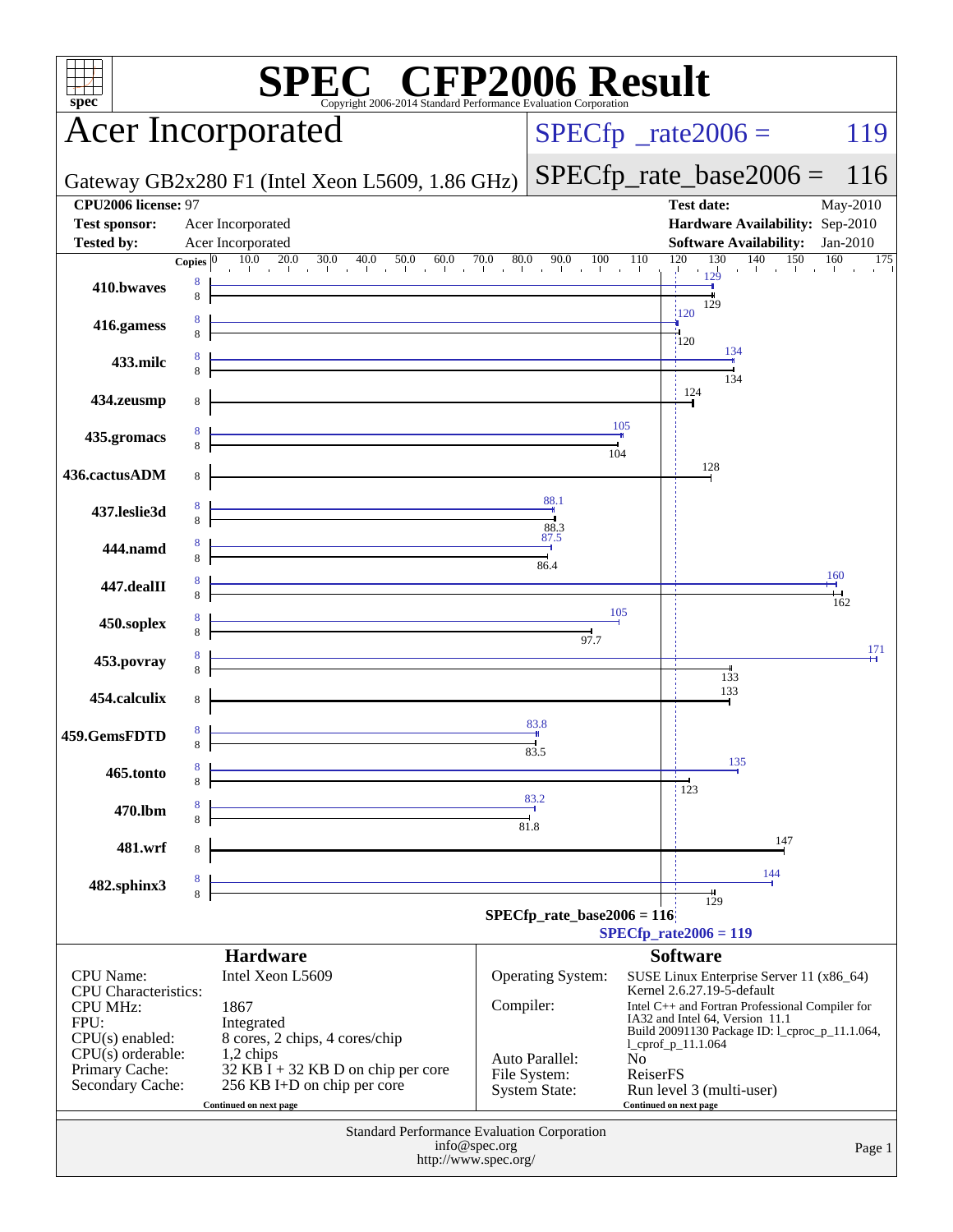

### Acer Incorporated

#### $SPECTp_rate2006 = 119$

Gateway GB2x280 F1 (Intel Xeon L5609, 1.86 GHz)

[SPECfp\\_rate\\_base2006 =](http://www.spec.org/auto/cpu2006/Docs/result-fields.html#SPECfpratebase2006) 116

| CPU <sub>2006</sub> license: 97      |                                                                                                               |                                                            | $Mav-2010$<br><b>Test date:</b>             |
|--------------------------------------|---------------------------------------------------------------------------------------------------------------|------------------------------------------------------------|---------------------------------------------|
| <b>Test sponsor:</b>                 | Acer Incorporated                                                                                             |                                                            | Hardware Availability: Sep-2010             |
| <b>Tested by:</b>                    | Acer Incorporated                                                                                             |                                                            | <b>Software Availability:</b><br>$Jan-2010$ |
| L3 Cache:<br>Other Cache:<br>Memory: | 12 MB I+D on chip per chip<br>None<br>48 GB (12 x 4 GB DDR3-1333 RDIMM, ECC, CL9,<br>memory runs at 1066 MHz) | <b>Base Pointers:</b><br>Peak Pointers:<br>Other Software: | 64-bit<br>$32/64$ -bit<br>None              |
| Disk Subsystem:<br>Other Hardware:   | 1 x 150 GB SATA II, 7200 RPM<br>None                                                                          |                                                            |                                             |

**[Results Table](http://www.spec.org/auto/cpu2006/Docs/result-fields.html#ResultsTable)**

| Results Table    |               |                |       |                |             |                |       |                |                |              |                |              |                |              |
|------------------|---------------|----------------|-------|----------------|-------------|----------------|-------|----------------|----------------|--------------|----------------|--------------|----------------|--------------|
|                  | <b>Base</b>   |                |       |                | <b>Peak</b> |                |       |                |                |              |                |              |                |              |
| <b>Benchmark</b> | <b>Copies</b> | <b>Seconds</b> | Ratio | <b>Seconds</b> | Ratio       | <b>Seconds</b> | Ratio | <b>Copies</b>  | <b>Seconds</b> | <b>Ratio</b> | <b>Seconds</b> | <b>Ratio</b> | <b>Seconds</b> | <b>Ratio</b> |
| 410.bwayes       | 8             | 842            | 129   | 846            | 129         | 845            | 129   | 8              | 844            | <u>129</u>   | 845            | 129          | 843            | 129          |
| 416.gamess       | 8             | 1302           | 120   | 1303           | 120         | 1301           | 120   | $\overline{8}$ | 1307           | 120          | 1307           | 120          | 1310           | 120          |
| $433$ .milc      | 8             | 547            | 134   | 548            | 134         | 547            | 134   | 8              | 548            | 134          | 547            | 134          | 547            | 134          |
| 434.zeusmp       | 8             | 590            | 123   | 588            | 124         | 588            | 124   | 8              | 590            | 123          | 588            | 124          | 588            | 124          |
| 435.gromacs      | 8             | 546            | 105   | 547            | 104         | 548            | 104   | 8              | 542            | 105          | 540            | 106          | 543            | 105          |
| 436.cactusADM    | 8             | 744            | 128   | 745            | 128         | 745            | 128   | 8              | 744            | 128          | 745            | <u>128</u>   | 745            | 128          |
| 437.leslie3d     | 8             | 849            | 88.6  | 852            | 88.3        | 854            | 88.1  | 8              | 857            | 87.7         | 853            | 88.1         | 854            | 88.1         |
| 444.namd         | 8             | 742            | 86.4  | 742            | 86.4        | 742            | 86.5  | 8              | 733            | 87.5         | 733            | 87.6         | 735            | 87.3         |
| 447.dealII       | 8             | 565            | 162   | 573            | 160         | 565            | 162   | 8              | 570            | 161          | 579            | 158          | 571            | 160          |
| 450.soplex       | 8             | 683            | 97.7  | 683            | 97.7        | 682            | 97.9  | 8              | 637            | <b>105</b>   | 636            | 105          | 637            | 105          |
| $453$ .povray    | 8             | 320            | 133   | 319            | 134         | 319            | 133   | 8              | 251            | 169          | 249            | 171          | 249            | 171          |
| 454.calculix     | 8             | 496            | 133   | 496            | 133         | 496            | 133   | 8              | 496            | 133          | 496            | 133          | 496            | <u>133</u>   |
| 459.GemsFDTD     | 8             | 1018           | 83.4  | 1017           | 83.5        | 1017           | 83.5  | $\overline{8}$ | 1013           | 83.8         | 1016           | 83.5         | 1008           | 84.2         |
| 465.tonto        | 8             | 641            | 123   | 642            | 123         | 641            | 123   | 8              | 583            | 135          | 581            | 135          | 582            | <u>135</u>   |
| 470.1bm          | 8             | 1343           | 81.8  | 1345           | 81.7        | 1344           | 81.8  | 8              | 1320           | 83.3         | 1322           | 83.1         | 1320           | 83.2         |
| 481.wrf          | 8             | 607            | 147   | 608            | 147         | 607            | 147   | 8              | 607            | 147          | 608            | 147          | 607            | 147          |
| 482.sphinx3      | 8             | 1213           | 129   | 1206           | 129         | 1207           | 129   | 8              | 1083           | 144          | 1081           | 144          | 1083           | 144          |

Results appear in the [order in which they were run.](http://www.spec.org/auto/cpu2006/Docs/result-fields.html#RunOrder) Bold underlined text [indicates a median measurement.](http://www.spec.org/auto/cpu2006/Docs/result-fields.html#Median)

#### **[Submit Notes](http://www.spec.org/auto/cpu2006/Docs/result-fields.html#SubmitNotes)**

The config file option 'submit' was used. numactl was used to bind copies to the cores

#### **[Operating System Notes](http://www.spec.org/auto/cpu2006/Docs/result-fields.html#OperatingSystemNotes)**

'ulimit -s unlimited' was used to set the stack size to unlimited prior to run

#### **[Platform Notes](http://www.spec.org/auto/cpu2006/Docs/result-fields.html#PlatformNotes)**

 Fan speed set to full Speed (ie. Enterprise Blade mode) with Smart Blade Console through CMM (Chassis Management Module)

> Standard Performance Evaluation Corporation [info@spec.org](mailto:info@spec.org) <http://www.spec.org/>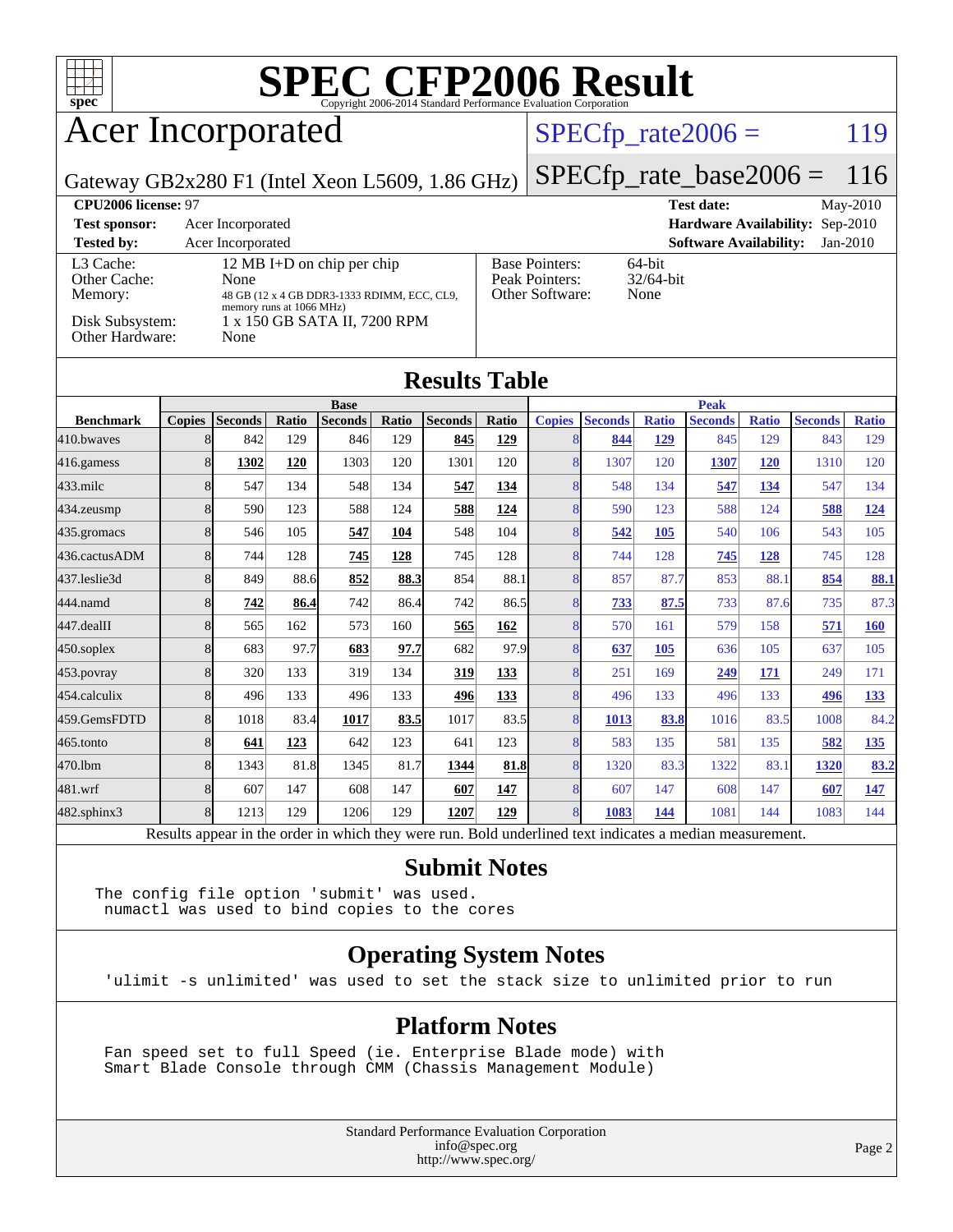| ٠ |  |  |  |  |
|---|--|--|--|--|

### Acer Incorporated

 $SPECTp_rate2006 = 119$ 

Gateway GB2x280 F1 (Intel Xeon L5609, 1.86 GHz)

**[Tested by:](http://www.spec.org/auto/cpu2006/Docs/result-fields.html#Testedby)** Acer Incorporated **[Software Availability:](http://www.spec.org/auto/cpu2006/Docs/result-fields.html#SoftwareAvailability)** Jan-2010

[SPECfp\\_rate\\_base2006 =](http://www.spec.org/auto/cpu2006/Docs/result-fields.html#SPECfpratebase2006) 116 **[CPU2006 license:](http://www.spec.org/auto/cpu2006/Docs/result-fields.html#CPU2006license)** 97 **[Test date:](http://www.spec.org/auto/cpu2006/Docs/result-fields.html#Testdate)** May-2010 **[Test sponsor:](http://www.spec.org/auto/cpu2006/Docs/result-fields.html#Testsponsor)** Acer Incorporated **[Hardware Availability:](http://www.spec.org/auto/cpu2006/Docs/result-fields.html#HardwareAvailability)** Sep-2010

#### **[General Notes](http://www.spec.org/auto/cpu2006/Docs/result-fields.html#GeneralNotes)**

Binaries were compiled on SLES 10 with Binutils 2.18.50.0.7.20080502

 The Acer AB2x280 F1, and Gateway GB2x280 F1 are electronically equivalent. This result was measured on Gateway GB2x280 F1.

#### **[Base Compiler Invocation](http://www.spec.org/auto/cpu2006/Docs/result-fields.html#BaseCompilerInvocation)**

 $C$  benchmarks:<br>icc  $-m64$ 

[C++ benchmarks:](http://www.spec.org/auto/cpu2006/Docs/result-fields.html#CXXbenchmarks) [icpc -m64](http://www.spec.org/cpu2006/results/res2010q3/cpu2006-20100715-12390.flags.html#user_CXXbase_intel_icpc_64bit_bedb90c1146cab66620883ef4f41a67e)

[Fortran benchmarks](http://www.spec.org/auto/cpu2006/Docs/result-fields.html#Fortranbenchmarks): [ifort -m64](http://www.spec.org/cpu2006/results/res2010q3/cpu2006-20100715-12390.flags.html#user_FCbase_intel_ifort_64bit_ee9d0fb25645d0210d97eb0527dcc06e)

[Benchmarks using both Fortran and C](http://www.spec.org/auto/cpu2006/Docs/result-fields.html#BenchmarksusingbothFortranandC):<br>icc -m64 if ort -m64  $-m64$  ifort  $-m64$ 

#### **[Base Portability Flags](http://www.spec.org/auto/cpu2006/Docs/result-fields.html#BasePortabilityFlags)**

| 410.bwaves: -DSPEC CPU LP64<br>416.gamess: -DSPEC_CPU_LP64<br>433.milc: -DSPEC CPU LP64<br>434.zeusmp: -DSPEC_CPU_LP64<br>435.gromacs: -DSPEC_CPU_LP64 -nofor_main<br>436.cactusADM: - DSPEC CPU LP64 - nofor main<br>437.leslie3d: -DSPEC CPU LP64<br>444.namd: - DSPEC CPU LP64 |                                                                |
|-----------------------------------------------------------------------------------------------------------------------------------------------------------------------------------------------------------------------------------------------------------------------------------|----------------------------------------------------------------|
| 447.dealII: -DSPEC CPU LP64<br>450.soplex: -DSPEC_CPU_LP64<br>453.povray: - DSPEC_CPU_LP64<br>454.calculix: - DSPEC CPU LP64 - nofor main<br>459. GemsFDTD: - DSPEC CPU LP64<br>465.tonto: - DSPEC CPU LP64                                                                       |                                                                |
| 470.1bm: - DSPEC CPU LP64<br>482.sphinx3: -DSPEC_CPU_LP64                                                                                                                                                                                                                         | 481.wrf: -DSPEC_CPU_LP64 -DSPEC_CPU_CASE_FLAG -DSPEC_CPU_LINUX |

#### **[Base Optimization Flags](http://www.spec.org/auto/cpu2006/Docs/result-fields.html#BaseOptimizationFlags)**

[C benchmarks](http://www.spec.org/auto/cpu2006/Docs/result-fields.html#Cbenchmarks):

[-xSSE4.2](http://www.spec.org/cpu2006/results/res2010q3/cpu2006-20100715-12390.flags.html#user_CCbase_f-xSSE42_f91528193cf0b216347adb8b939d4107) [-ipo](http://www.spec.org/cpu2006/results/res2010q3/cpu2006-20100715-12390.flags.html#user_CCbase_f-ipo) [-O3](http://www.spec.org/cpu2006/results/res2010q3/cpu2006-20100715-12390.flags.html#user_CCbase_f-O3) [-no-prec-div](http://www.spec.org/cpu2006/results/res2010q3/cpu2006-20100715-12390.flags.html#user_CCbase_f-no-prec-div) [-static](http://www.spec.org/cpu2006/results/res2010q3/cpu2006-20100715-12390.flags.html#user_CCbase_f-static)

[C++ benchmarks:](http://www.spec.org/auto/cpu2006/Docs/result-fields.html#CXXbenchmarks) [-xSSE4.2](http://www.spec.org/cpu2006/results/res2010q3/cpu2006-20100715-12390.flags.html#user_CXXbase_f-xSSE42_f91528193cf0b216347adb8b939d4107) [-ipo](http://www.spec.org/cpu2006/results/res2010q3/cpu2006-20100715-12390.flags.html#user_CXXbase_f-ipo) [-O3](http://www.spec.org/cpu2006/results/res2010q3/cpu2006-20100715-12390.flags.html#user_CXXbase_f-O3) [-no-prec-div](http://www.spec.org/cpu2006/results/res2010q3/cpu2006-20100715-12390.flags.html#user_CXXbase_f-no-prec-div) [-static](http://www.spec.org/cpu2006/results/res2010q3/cpu2006-20100715-12390.flags.html#user_CXXbase_f-static)

Continued on next page

Standard Performance Evaluation Corporation [info@spec.org](mailto:info@spec.org) <http://www.spec.org/>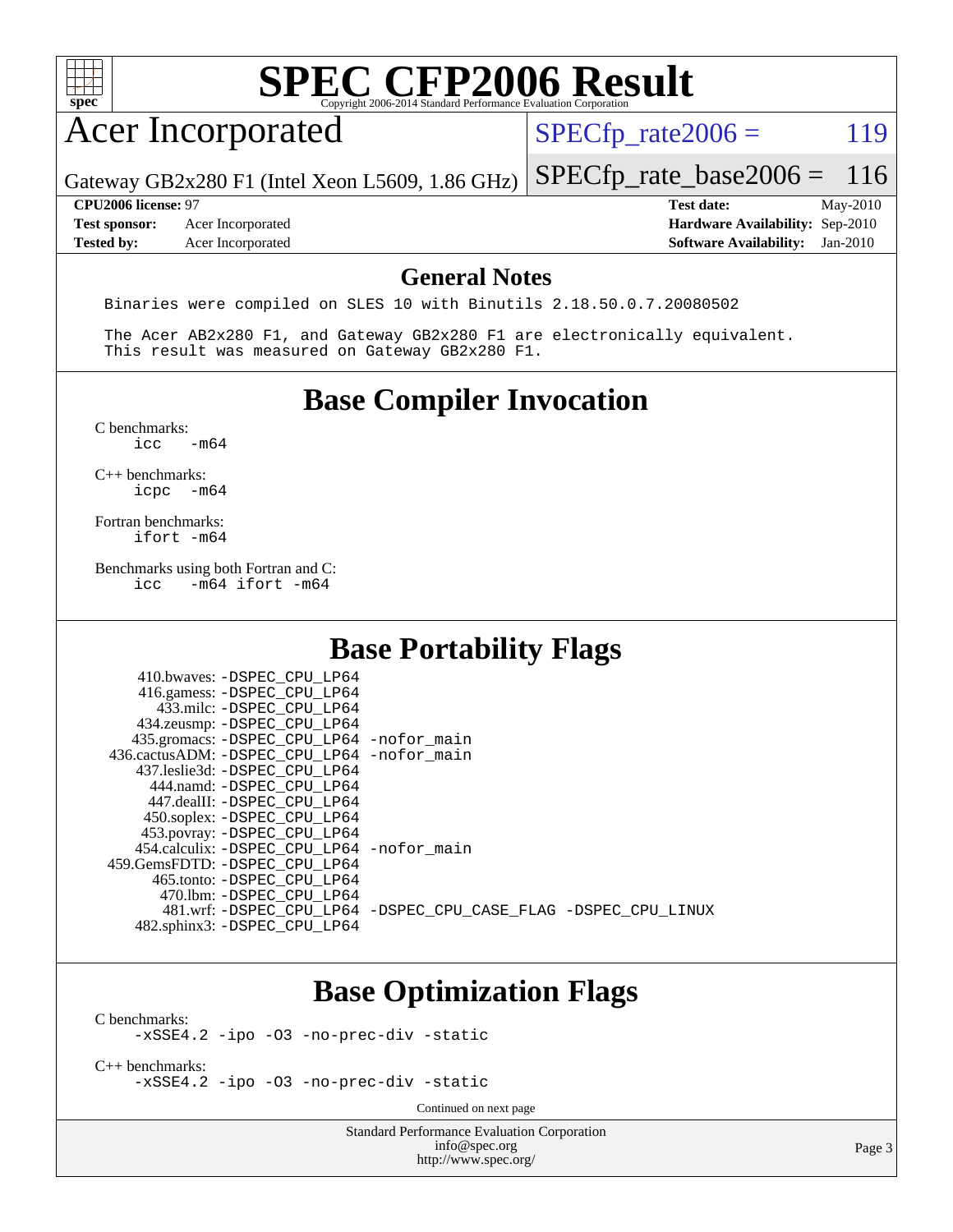

Acer Incorporated

 $SPECTp_rate2006 = 119$ 

Gateway GB2x280 F1 (Intel Xeon L5609, 1.86 GHz)

[SPECfp\\_rate\\_base2006 =](http://www.spec.org/auto/cpu2006/Docs/result-fields.html#SPECfpratebase2006) 116

**[Test sponsor:](http://www.spec.org/auto/cpu2006/Docs/result-fields.html#Testsponsor)** Acer Incorporated **[Hardware Availability:](http://www.spec.org/auto/cpu2006/Docs/result-fields.html#HardwareAvailability)** Sep-2010 **[Tested by:](http://www.spec.org/auto/cpu2006/Docs/result-fields.html#Testedby)** Acer Incorporated **[Software Availability:](http://www.spec.org/auto/cpu2006/Docs/result-fields.html#SoftwareAvailability)** Jan-2010

**[CPU2006 license:](http://www.spec.org/auto/cpu2006/Docs/result-fields.html#CPU2006license)** 97 **[Test date:](http://www.spec.org/auto/cpu2006/Docs/result-fields.html#Testdate)** May-2010

#### **[Base Optimization Flags \(Continued\)](http://www.spec.org/auto/cpu2006/Docs/result-fields.html#BaseOptimizationFlags)**

[Fortran benchmarks](http://www.spec.org/auto/cpu2006/Docs/result-fields.html#Fortranbenchmarks): [-xSSE4.2](http://www.spec.org/cpu2006/results/res2010q3/cpu2006-20100715-12390.flags.html#user_FCbase_f-xSSE42_f91528193cf0b216347adb8b939d4107) [-ipo](http://www.spec.org/cpu2006/results/res2010q3/cpu2006-20100715-12390.flags.html#user_FCbase_f-ipo) [-O3](http://www.spec.org/cpu2006/results/res2010q3/cpu2006-20100715-12390.flags.html#user_FCbase_f-O3) [-no-prec-div](http://www.spec.org/cpu2006/results/res2010q3/cpu2006-20100715-12390.flags.html#user_FCbase_f-no-prec-div) [-static](http://www.spec.org/cpu2006/results/res2010q3/cpu2006-20100715-12390.flags.html#user_FCbase_f-static)

[Benchmarks using both Fortran and C](http://www.spec.org/auto/cpu2006/Docs/result-fields.html#BenchmarksusingbothFortranandC): [-xSSE4.2](http://www.spec.org/cpu2006/results/res2010q3/cpu2006-20100715-12390.flags.html#user_CC_FCbase_f-xSSE42_f91528193cf0b216347adb8b939d4107) [-ipo](http://www.spec.org/cpu2006/results/res2010q3/cpu2006-20100715-12390.flags.html#user_CC_FCbase_f-ipo) [-O3](http://www.spec.org/cpu2006/results/res2010q3/cpu2006-20100715-12390.flags.html#user_CC_FCbase_f-O3) [-no-prec-div](http://www.spec.org/cpu2006/results/res2010q3/cpu2006-20100715-12390.flags.html#user_CC_FCbase_f-no-prec-div) [-static](http://www.spec.org/cpu2006/results/res2010q3/cpu2006-20100715-12390.flags.html#user_CC_FCbase_f-static)

**[Peak Compiler Invocation](http://www.spec.org/auto/cpu2006/Docs/result-fields.html#PeakCompilerInvocation)**

[C benchmarks \(except as noted below\)](http://www.spec.org/auto/cpu2006/Docs/result-fields.html#Cbenchmarksexceptasnotedbelow):  $\text{icc}$  -m64

482.sphinx3: [icc -m32](http://www.spec.org/cpu2006/results/res2010q3/cpu2006-20100715-12390.flags.html#user_peakCCLD482_sphinx3_intel_icc_32bit_a6a621f8d50482236b970c6ac5f55f93)

[C++ benchmarks \(except as noted below\):](http://www.spec.org/auto/cpu2006/Docs/result-fields.html#CXXbenchmarksexceptasnotedbelow) [icpc -m64](http://www.spec.org/cpu2006/results/res2010q3/cpu2006-20100715-12390.flags.html#user_CXXpeak_intel_icpc_64bit_bedb90c1146cab66620883ef4f41a67e)

450.soplex: [icpc -m32](http://www.spec.org/cpu2006/results/res2010q3/cpu2006-20100715-12390.flags.html#user_peakCXXLD450_soplex_intel_icpc_32bit_4e5a5ef1a53fd332b3c49e69c3330699)

[Fortran benchmarks](http://www.spec.org/auto/cpu2006/Docs/result-fields.html#Fortranbenchmarks): [ifort -m64](http://www.spec.org/cpu2006/results/res2010q3/cpu2006-20100715-12390.flags.html#user_FCpeak_intel_ifort_64bit_ee9d0fb25645d0210d97eb0527dcc06e)

[Benchmarks using both Fortran and C](http://www.spec.org/auto/cpu2006/Docs/result-fields.html#BenchmarksusingbothFortranandC): [icc -m64](http://www.spec.org/cpu2006/results/res2010q3/cpu2006-20100715-12390.flags.html#user_CC_FCpeak_intel_icc_64bit_0b7121f5ab7cfabee23d88897260401c) [ifort -m64](http://www.spec.org/cpu2006/results/res2010q3/cpu2006-20100715-12390.flags.html#user_CC_FCpeak_intel_ifort_64bit_ee9d0fb25645d0210d97eb0527dcc06e)

#### **[Peak Portability Flags](http://www.spec.org/auto/cpu2006/Docs/result-fields.html#PeakPortabilityFlags)**

| 410.bwaves: -DSPEC CPU LP64                                    |  |
|----------------------------------------------------------------|--|
| 416.gamess: -DSPEC_CPU_LP64                                    |  |
| 433.milc: -DSPEC CPU LP64                                      |  |
| 434.zeusmp: -DSPEC_CPU_LP64                                    |  |
| 435.gromacs: -DSPEC_CPU_LP64 -nofor_main                       |  |
| 436.cactusADM: -DSPEC CPU LP64 -nofor main                     |  |
| 437.leslie3d: -DSPEC CPU LP64                                  |  |
| 444.namd: -DSPEC_CPU_LP64                                      |  |
| 447.dealII: -DSPEC CPU LP64                                    |  |
| 453.povray: -DSPEC_CPU_LP64                                    |  |
| 454.calculix: -DSPEC_CPU_LP64 -nofor_main                      |  |
| 459.GemsFDTD: -DSPEC CPU LP64                                  |  |
| 465.tonto: - DSPEC CPU LP64                                    |  |
| 470.1bm: - DSPEC CPU LP64                                      |  |
| 481.wrf: -DSPEC_CPU_LP64 -DSPEC_CPU_CASE_FLAG -DSPEC_CPU_LINUX |  |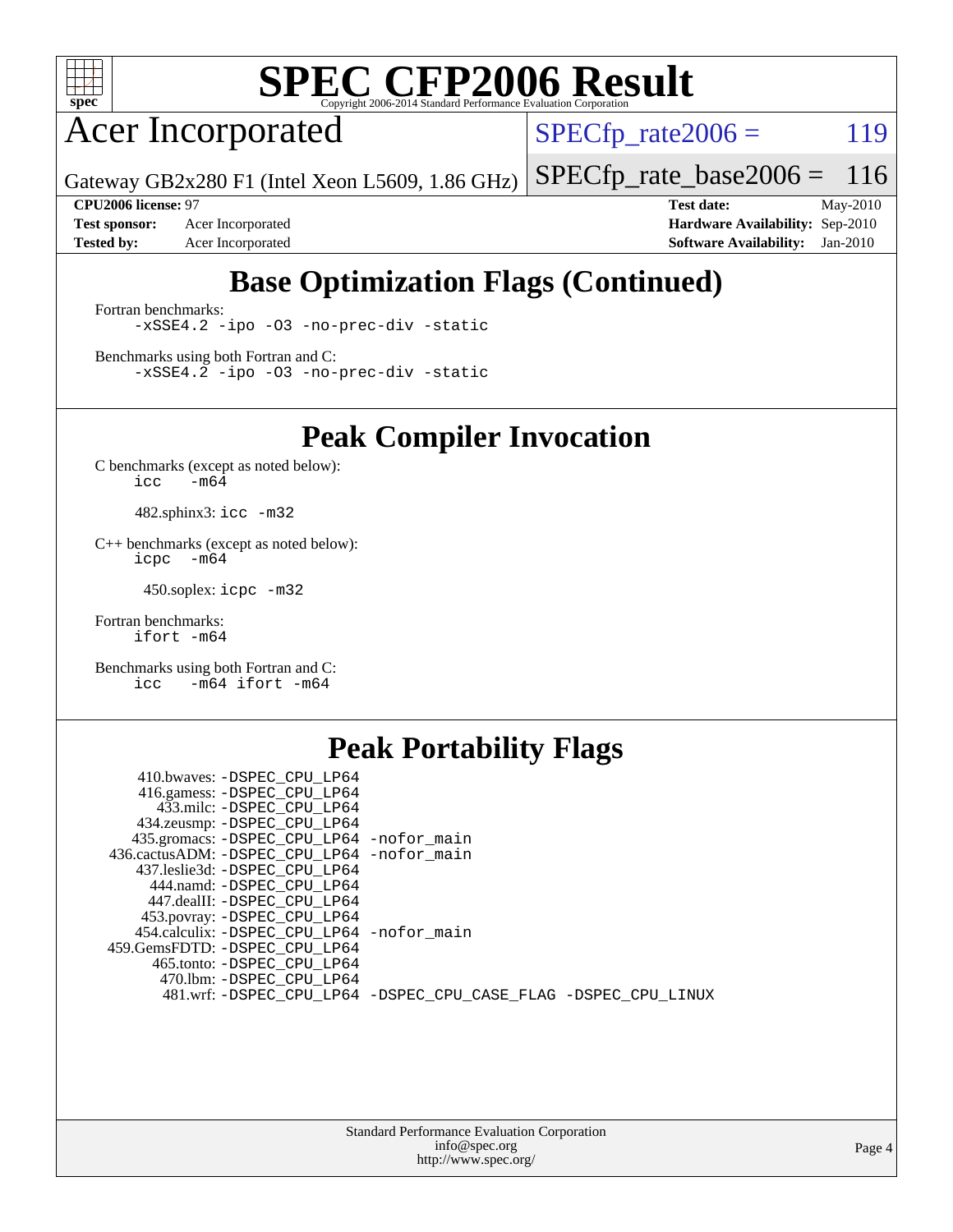

Acer Incorporated

 $SPECTp\_rate2006 = 119$ 

Gateway GB2x280 F1 (Intel Xeon L5609, 1.86 GHz)

**[Test sponsor:](http://www.spec.org/auto/cpu2006/Docs/result-fields.html#Testsponsor)** Acer Incorporated **[Hardware Availability:](http://www.spec.org/auto/cpu2006/Docs/result-fields.html#HardwareAvailability)** Sep-2010 **[Tested by:](http://www.spec.org/auto/cpu2006/Docs/result-fields.html#Testedby)** Acer Incorporated **[Software Availability:](http://www.spec.org/auto/cpu2006/Docs/result-fields.html#SoftwareAvailability)** Jan-2010

**[CPU2006 license:](http://www.spec.org/auto/cpu2006/Docs/result-fields.html#CPU2006license)** 97 **[Test date:](http://www.spec.org/auto/cpu2006/Docs/result-fields.html#Testdate)** May-2010

[SPECfp\\_rate\\_base2006 =](http://www.spec.org/auto/cpu2006/Docs/result-fields.html#SPECfpratebase2006) 116

#### **[Peak Optimization Flags](http://www.spec.org/auto/cpu2006/Docs/result-fields.html#PeakOptimizationFlags)**

#### [C benchmarks](http://www.spec.org/auto/cpu2006/Docs/result-fields.html#Cbenchmarks):

Standard Performance Evaluation Corporation 433.milc: [-xSSE4.2](http://www.spec.org/cpu2006/results/res2010q3/cpu2006-20100715-12390.flags.html#user_peakPASS2_CFLAGSPASS2_LDFLAGS433_milc_f-xSSE42_f91528193cf0b216347adb8b939d4107)(pass 2) [-prof-gen](http://www.spec.org/cpu2006/results/res2010q3/cpu2006-20100715-12390.flags.html#user_peakPASS1_CFLAGSPASS1_LDFLAGS433_milc_prof_gen_e43856698f6ca7b7e442dfd80e94a8fc)(pass 1) [-ipo](http://www.spec.org/cpu2006/results/res2010q3/cpu2006-20100715-12390.flags.html#user_peakPASS2_CFLAGSPASS2_LDFLAGS433_milc_f-ipo)(pass 2) [-O3](http://www.spec.org/cpu2006/results/res2010q3/cpu2006-20100715-12390.flags.html#user_peakPASS2_CFLAGSPASS2_LDFLAGS433_milc_f-O3)(pass 2) [-no-prec-div](http://www.spec.org/cpu2006/results/res2010q3/cpu2006-20100715-12390.flags.html#user_peakPASS2_CFLAGSPASS2_LDFLAGS433_milc_f-no-prec-div)(pass 2) [-static](http://www.spec.org/cpu2006/results/res2010q3/cpu2006-20100715-12390.flags.html#user_peakPASS2_CFLAGSPASS2_LDFLAGS433_milc_f-static)(pass 2) [-prof-use](http://www.spec.org/cpu2006/results/res2010q3/cpu2006-20100715-12390.flags.html#user_peakPASS2_CFLAGSPASS2_LDFLAGS433_milc_prof_use_bccf7792157ff70d64e32fe3e1250b55)(pass 2) [-fno-alias](http://www.spec.org/cpu2006/results/res2010q3/cpu2006-20100715-12390.flags.html#user_peakOPTIMIZE433_milc_f-no-alias_694e77f6c5a51e658e82ccff53a9e63a) [-opt-prefetch](http://www.spec.org/cpu2006/results/res2010q3/cpu2006-20100715-12390.flags.html#user_peakOPTIMIZE433_milc_f-opt-prefetch) 470.1bm:  $-xSSE4$ . 2(pass 2)  $-prof-gen(pass 1) -ipo(pass 2) -O3(pass 2)$  $-prof-gen(pass 1) -ipo(pass 2) -O3(pass 2)$  $-prof-gen(pass 1) -ipo(pass 2) -O3(pass 2)$  $-prof-gen(pass 1) -ipo(pass 2) -O3(pass 2)$  $-prof-gen(pass 1) -ipo(pass 2) -O3(pass 2)$  $-prof-gen(pass 1) -ipo(pass 2) -O3(pass 2)$ [-no-prec-div](http://www.spec.org/cpu2006/results/res2010q3/cpu2006-20100715-12390.flags.html#user_peakPASS2_CFLAGSPASS2_LDFLAGS470_lbm_f-no-prec-div)(pass 2) [-static](http://www.spec.org/cpu2006/results/res2010q3/cpu2006-20100715-12390.flags.html#user_peakPASS2_CFLAGSPASS2_LDFLAGS470_lbm_f-static)(pass 2) [-prof-use](http://www.spec.org/cpu2006/results/res2010q3/cpu2006-20100715-12390.flags.html#user_peakPASS2_CFLAGSPASS2_LDFLAGS470_lbm_prof_use_bccf7792157ff70d64e32fe3e1250b55)(pass 2) [-opt-malloc-options=3](http://www.spec.org/cpu2006/results/res2010q3/cpu2006-20100715-12390.flags.html#user_peakOPTIMIZE470_lbm_f-opt-malloc-options_13ab9b803cf986b4ee62f0a5998c2238) [-ansi-alias](http://www.spec.org/cpu2006/results/res2010q3/cpu2006-20100715-12390.flags.html#user_peakOPTIMIZE470_lbm_f-ansi-alias) [-auto-ilp32](http://www.spec.org/cpu2006/results/res2010q3/cpu2006-20100715-12390.flags.html#user_peakCOPTIMIZE470_lbm_f-auto-ilp32) 482.sphinx3: [-xSSE4.2](http://www.spec.org/cpu2006/results/res2010q3/cpu2006-20100715-12390.flags.html#user_peakOPTIMIZE482_sphinx3_f-xSSE42_f91528193cf0b216347adb8b939d4107) [-ipo](http://www.spec.org/cpu2006/results/res2010q3/cpu2006-20100715-12390.flags.html#user_peakOPTIMIZE482_sphinx3_f-ipo) [-O3](http://www.spec.org/cpu2006/results/res2010q3/cpu2006-20100715-12390.flags.html#user_peakOPTIMIZE482_sphinx3_f-O3) [-no-prec-div](http://www.spec.org/cpu2006/results/res2010q3/cpu2006-20100715-12390.flags.html#user_peakOPTIMIZE482_sphinx3_f-no-prec-div) [-static](http://www.spec.org/cpu2006/results/res2010q3/cpu2006-20100715-12390.flags.html#user_peakOPTIMIZE482_sphinx3_f-static) [-unroll2](http://www.spec.org/cpu2006/results/res2010q3/cpu2006-20100715-12390.flags.html#user_peakCOPTIMIZE482_sphinx3_f-unroll_784dae83bebfb236979b41d2422d7ec2) [C++ benchmarks:](http://www.spec.org/auto/cpu2006/Docs/result-fields.html#CXXbenchmarks) 444.namd: [-xSSE4.2](http://www.spec.org/cpu2006/results/res2010q3/cpu2006-20100715-12390.flags.html#user_peakPASS2_CXXFLAGSPASS2_LDFLAGS444_namd_f-xSSE42_f91528193cf0b216347adb8b939d4107)(pass 2) [-prof-gen](http://www.spec.org/cpu2006/results/res2010q3/cpu2006-20100715-12390.flags.html#user_peakPASS1_CXXFLAGSPASS1_LDFLAGS444_namd_prof_gen_e43856698f6ca7b7e442dfd80e94a8fc)(pass 1) [-ipo](http://www.spec.org/cpu2006/results/res2010q3/cpu2006-20100715-12390.flags.html#user_peakPASS2_CXXFLAGSPASS2_LDFLAGS444_namd_f-ipo)(pass 2) [-O3](http://www.spec.org/cpu2006/results/res2010q3/cpu2006-20100715-12390.flags.html#user_peakPASS2_CXXFLAGSPASS2_LDFLAGS444_namd_f-O3)(pass 2) [-no-prec-div](http://www.spec.org/cpu2006/results/res2010q3/cpu2006-20100715-12390.flags.html#user_peakPASS2_CXXFLAGSPASS2_LDFLAGS444_namd_f-no-prec-div)(pass 2) [-static](http://www.spec.org/cpu2006/results/res2010q3/cpu2006-20100715-12390.flags.html#user_peakPASS2_CXXFLAGSPASS2_LDFLAGS444_namd_f-static)(pass 2) [-prof-use](http://www.spec.org/cpu2006/results/res2010q3/cpu2006-20100715-12390.flags.html#user_peakPASS2_CXXFLAGSPASS2_LDFLAGS444_namd_prof_use_bccf7792157ff70d64e32fe3e1250b55)(pass 2) [-fno-alias](http://www.spec.org/cpu2006/results/res2010q3/cpu2006-20100715-12390.flags.html#user_peakCXXOPTIMIZE444_namd_f-no-alias_694e77f6c5a51e658e82ccff53a9e63a) [-auto-ilp32](http://www.spec.org/cpu2006/results/res2010q3/cpu2006-20100715-12390.flags.html#user_peakCXXOPTIMIZE444_namd_f-auto-ilp32) 447.dealII: [-xSSE4.2](http://www.spec.org/cpu2006/results/res2010q3/cpu2006-20100715-12390.flags.html#user_peakPASS2_CXXFLAGSPASS2_LDFLAGS447_dealII_f-xSSE42_f91528193cf0b216347adb8b939d4107)(pass 2) [-prof-gen](http://www.spec.org/cpu2006/results/res2010q3/cpu2006-20100715-12390.flags.html#user_peakPASS1_CXXFLAGSPASS1_LDFLAGS447_dealII_prof_gen_e43856698f6ca7b7e442dfd80e94a8fc)(pass 1) [-ipo](http://www.spec.org/cpu2006/results/res2010q3/cpu2006-20100715-12390.flags.html#user_peakPASS2_CXXFLAGSPASS2_LDFLAGS447_dealII_f-ipo)(pass 2) [-O3](http://www.spec.org/cpu2006/results/res2010q3/cpu2006-20100715-12390.flags.html#user_peakPASS2_CXXFLAGSPASS2_LDFLAGS447_dealII_f-O3)(pass 2) [-no-prec-div](http://www.spec.org/cpu2006/results/res2010q3/cpu2006-20100715-12390.flags.html#user_peakPASS2_CXXFLAGSPASS2_LDFLAGS447_dealII_f-no-prec-div)(pass 2) [-static](http://www.spec.org/cpu2006/results/res2010q3/cpu2006-20100715-12390.flags.html#user_peakPASS2_CXXFLAGSPASS2_LDFLAGS447_dealII_f-static)(pass 2) [-prof-use](http://www.spec.org/cpu2006/results/res2010q3/cpu2006-20100715-12390.flags.html#user_peakPASS2_CXXFLAGSPASS2_LDFLAGS447_dealII_prof_use_bccf7792157ff70d64e32fe3e1250b55)(pass 2) [-unroll2](http://www.spec.org/cpu2006/results/res2010q3/cpu2006-20100715-12390.flags.html#user_peakCXXOPTIMIZE447_dealII_f-unroll_784dae83bebfb236979b41d2422d7ec2) [-ansi-alias](http://www.spec.org/cpu2006/results/res2010q3/cpu2006-20100715-12390.flags.html#user_peakCXXOPTIMIZE447_dealII_f-ansi-alias) [-scalar-rep-](http://www.spec.org/cpu2006/results/res2010q3/cpu2006-20100715-12390.flags.html#user_peakCXXOPTIMIZE447_dealII_f-disablescalarrep_abbcad04450fb118e4809c81d83c8a1d) 450.soplex: [-xSSE4.2](http://www.spec.org/cpu2006/results/res2010q3/cpu2006-20100715-12390.flags.html#user_peakPASS2_CXXFLAGSPASS2_LDFLAGS450_soplex_f-xSSE42_f91528193cf0b216347adb8b939d4107)(pass 2) [-prof-gen](http://www.spec.org/cpu2006/results/res2010q3/cpu2006-20100715-12390.flags.html#user_peakPASS1_CXXFLAGSPASS1_LDFLAGS450_soplex_prof_gen_e43856698f6ca7b7e442dfd80e94a8fc)(pass 1) [-ipo](http://www.spec.org/cpu2006/results/res2010q3/cpu2006-20100715-12390.flags.html#user_peakPASS2_CXXFLAGSPASS2_LDFLAGS450_soplex_f-ipo)(pass 2) [-O3](http://www.spec.org/cpu2006/results/res2010q3/cpu2006-20100715-12390.flags.html#user_peakPASS2_CXXFLAGSPASS2_LDFLAGS450_soplex_f-O3)(pass 2) [-no-prec-div](http://www.spec.org/cpu2006/results/res2010q3/cpu2006-20100715-12390.flags.html#user_peakPASS2_CXXFLAGSPASS2_LDFLAGS450_soplex_f-no-prec-div)(pass 2) [-static](http://www.spec.org/cpu2006/results/res2010q3/cpu2006-20100715-12390.flags.html#user_peakPASS2_CXXFLAGSPASS2_LDFLAGS450_soplex_f-static)(pass 2) [-prof-use](http://www.spec.org/cpu2006/results/res2010q3/cpu2006-20100715-12390.flags.html#user_peakPASS2_CXXFLAGSPASS2_LDFLAGS450_soplex_prof_use_bccf7792157ff70d64e32fe3e1250b55)(pass 2) [-opt-malloc-options=3](http://www.spec.org/cpu2006/results/res2010q3/cpu2006-20100715-12390.flags.html#user_peakOPTIMIZE450_soplex_f-opt-malloc-options_13ab9b803cf986b4ee62f0a5998c2238) 453.povray: [-xSSE4.2](http://www.spec.org/cpu2006/results/res2010q3/cpu2006-20100715-12390.flags.html#user_peakPASS2_CXXFLAGSPASS2_LDFLAGS453_povray_f-xSSE42_f91528193cf0b216347adb8b939d4107)(pass 2) [-prof-gen](http://www.spec.org/cpu2006/results/res2010q3/cpu2006-20100715-12390.flags.html#user_peakPASS1_CXXFLAGSPASS1_LDFLAGS453_povray_prof_gen_e43856698f6ca7b7e442dfd80e94a8fc)(pass 1) [-ipo](http://www.spec.org/cpu2006/results/res2010q3/cpu2006-20100715-12390.flags.html#user_peakPASS2_CXXFLAGSPASS2_LDFLAGS453_povray_f-ipo)(pass 2) [-O3](http://www.spec.org/cpu2006/results/res2010q3/cpu2006-20100715-12390.flags.html#user_peakPASS2_CXXFLAGSPASS2_LDFLAGS453_povray_f-O3)(pass 2) [-no-prec-div](http://www.spec.org/cpu2006/results/res2010q3/cpu2006-20100715-12390.flags.html#user_peakPASS2_CXXFLAGSPASS2_LDFLAGS453_povray_f-no-prec-div)(pass 2) [-static](http://www.spec.org/cpu2006/results/res2010q3/cpu2006-20100715-12390.flags.html#user_peakPASS2_CXXFLAGSPASS2_LDFLAGS453_povray_f-static)(pass 2) [-prof-use](http://www.spec.org/cpu2006/results/res2010q3/cpu2006-20100715-12390.flags.html#user_peakPASS2_CXXFLAGSPASS2_LDFLAGS453_povray_prof_use_bccf7792157ff70d64e32fe3e1250b55)(pass 2) [-unroll4](http://www.spec.org/cpu2006/results/res2010q3/cpu2006-20100715-12390.flags.html#user_peakCXXOPTIMIZE453_povray_f-unroll_4e5e4ed65b7fd20bdcd365bec371b81f) [-ansi-alias](http://www.spec.org/cpu2006/results/res2010q3/cpu2006-20100715-12390.flags.html#user_peakCXXOPTIMIZE453_povray_f-ansi-alias) [Fortran benchmarks](http://www.spec.org/auto/cpu2006/Docs/result-fields.html#Fortranbenchmarks): 410.bwaves: [-xSSE4.2](http://www.spec.org/cpu2006/results/res2010q3/cpu2006-20100715-12390.flags.html#user_peakOPTIMIZE410_bwaves_f-xSSE42_f91528193cf0b216347adb8b939d4107) [-ipo](http://www.spec.org/cpu2006/results/res2010q3/cpu2006-20100715-12390.flags.html#user_peakOPTIMIZE410_bwaves_f-ipo) [-O3](http://www.spec.org/cpu2006/results/res2010q3/cpu2006-20100715-12390.flags.html#user_peakOPTIMIZE410_bwaves_f-O3) [-no-prec-div](http://www.spec.org/cpu2006/results/res2010q3/cpu2006-20100715-12390.flags.html#user_peakOPTIMIZE410_bwaves_f-no-prec-div) [-static](http://www.spec.org/cpu2006/results/res2010q3/cpu2006-20100715-12390.flags.html#user_peakOPTIMIZE410_bwaves_f-static) [-opt-prefetch](http://www.spec.org/cpu2006/results/res2010q3/cpu2006-20100715-12390.flags.html#user_peakOPTIMIZE410_bwaves_f-opt-prefetch) 416.gamess:  $-xSSE4$ . 2(pass 2)  $-prof-gen(pass 1) -ipo(pass 2) -O3(pass 2)$  $-prof-gen(pass 1) -ipo(pass 2) -O3(pass 2)$  $-prof-gen(pass 1) -ipo(pass 2) -O3(pass 2)$  $-prof-gen(pass 1) -ipo(pass 2) -O3(pass 2)$  $-prof-gen(pass 1) -ipo(pass 2) -O3(pass 2)$  $-prof-gen(pass 1) -ipo(pass 2) -O3(pass 2)$ [-no-prec-div](http://www.spec.org/cpu2006/results/res2010q3/cpu2006-20100715-12390.flags.html#user_peakPASS2_FFLAGSPASS2_LDFLAGS416_gamess_f-no-prec-div)(pass 2) [-static](http://www.spec.org/cpu2006/results/res2010q3/cpu2006-20100715-12390.flags.html#user_peakPASS2_FFLAGSPASS2_LDFLAGS416_gamess_f-static)(pass 2) [-prof-use](http://www.spec.org/cpu2006/results/res2010q3/cpu2006-20100715-12390.flags.html#user_peakPASS2_FFLAGSPASS2_LDFLAGS416_gamess_prof_use_bccf7792157ff70d64e32fe3e1250b55)(pass 2) [-unroll2](http://www.spec.org/cpu2006/results/res2010q3/cpu2006-20100715-12390.flags.html#user_peakOPTIMIZE416_gamess_f-unroll_784dae83bebfb236979b41d2422d7ec2) [-Ob0](http://www.spec.org/cpu2006/results/res2010q3/cpu2006-20100715-12390.flags.html#user_peakOPTIMIZE416_gamess_f-Ob_n_fbe6f6428adb7d4b74b1e99bb2444c2d) [-ansi-alias](http://www.spec.org/cpu2006/results/res2010q3/cpu2006-20100715-12390.flags.html#user_peakOPTIMIZE416_gamess_f-ansi-alias) [-scalar-rep-](http://www.spec.org/cpu2006/results/res2010q3/cpu2006-20100715-12390.flags.html#user_peakOPTIMIZE416_gamess_f-disablescalarrep_abbcad04450fb118e4809c81d83c8a1d) 434.zeusmp: basepeak = yes 437.leslie3d: [-xSSE4.2](http://www.spec.org/cpu2006/results/res2010q3/cpu2006-20100715-12390.flags.html#user_peakOPTIMIZE437_leslie3d_f-xSSE42_f91528193cf0b216347adb8b939d4107) [-ipo](http://www.spec.org/cpu2006/results/res2010q3/cpu2006-20100715-12390.flags.html#user_peakOPTIMIZE437_leslie3d_f-ipo) [-O3](http://www.spec.org/cpu2006/results/res2010q3/cpu2006-20100715-12390.flags.html#user_peakOPTIMIZE437_leslie3d_f-O3) [-no-prec-div](http://www.spec.org/cpu2006/results/res2010q3/cpu2006-20100715-12390.flags.html#user_peakOPTIMIZE437_leslie3d_f-no-prec-div) [-static](http://www.spec.org/cpu2006/results/res2010q3/cpu2006-20100715-12390.flags.html#user_peakOPTIMIZE437_leslie3d_f-static)  $459$ .GemsFDTD:  $-xSSE4$ .  $2(pass 2)$  [-prof-gen](http://www.spec.org/cpu2006/results/res2010q3/cpu2006-20100715-12390.flags.html#user_peakPASS1_FFLAGSPASS1_LDFLAGS459_GemsFDTD_prof_gen_e43856698f6ca7b7e442dfd80e94a8fc)(pass 1) [-ipo](http://www.spec.org/cpu2006/results/res2010q3/cpu2006-20100715-12390.flags.html#user_peakPASS2_FFLAGSPASS2_LDFLAGS459_GemsFDTD_f-ipo)(pass 2) -03(pass 2) [-no-prec-div](http://www.spec.org/cpu2006/results/res2010q3/cpu2006-20100715-12390.flags.html#user_peakPASS2_FFLAGSPASS2_LDFLAGS459_GemsFDTD_f-no-prec-div)(pass 2) [-static](http://www.spec.org/cpu2006/results/res2010q3/cpu2006-20100715-12390.flags.html#user_peakPASS2_FFLAGSPASS2_LDFLAGS459_GemsFDTD_f-static)(pass 2) [-prof-use](http://www.spec.org/cpu2006/results/res2010q3/cpu2006-20100715-12390.flags.html#user_peakPASS2_FFLAGSPASS2_LDFLAGS459_GemsFDTD_prof_use_bccf7792157ff70d64e32fe3e1250b55)(pass 2) [-unroll2](http://www.spec.org/cpu2006/results/res2010q3/cpu2006-20100715-12390.flags.html#user_peakOPTIMIZE459_GemsFDTD_f-unroll_784dae83bebfb236979b41d2422d7ec2) [-Ob0](http://www.spec.org/cpu2006/results/res2010q3/cpu2006-20100715-12390.flags.html#user_peakOPTIMIZE459_GemsFDTD_f-Ob_n_fbe6f6428adb7d4b74b1e99bb2444c2d) 465.tonto: [-xSSE4.2](http://www.spec.org/cpu2006/results/res2010q3/cpu2006-20100715-12390.flags.html#user_peakPASS2_FFLAGSPASS2_LDFLAGS465_tonto_f-xSSE42_f91528193cf0b216347adb8b939d4107)(pass 2) [-prof-gen](http://www.spec.org/cpu2006/results/res2010q3/cpu2006-20100715-12390.flags.html#user_peakPASS1_FFLAGSPASS1_LDFLAGS465_tonto_prof_gen_e43856698f6ca7b7e442dfd80e94a8fc)(pass 1) [-ipo](http://www.spec.org/cpu2006/results/res2010q3/cpu2006-20100715-12390.flags.html#user_peakPASS2_FFLAGSPASS2_LDFLAGS465_tonto_f-ipo)(pass 2) [-O3](http://www.spec.org/cpu2006/results/res2010q3/cpu2006-20100715-12390.flags.html#user_peakPASS2_FFLAGSPASS2_LDFLAGS465_tonto_f-O3)(pass 2) [-no-prec-div](http://www.spec.org/cpu2006/results/res2010q3/cpu2006-20100715-12390.flags.html#user_peakPASS2_FFLAGSPASS2_LDFLAGS465_tonto_f-no-prec-div)(pass 2) [-static](http://www.spec.org/cpu2006/results/res2010q3/cpu2006-20100715-12390.flags.html#user_peakPASS2_FFLAGSPASS2_LDFLAGS465_tonto_f-static)(pass 2) [-prof-use](http://www.spec.org/cpu2006/results/res2010q3/cpu2006-20100715-12390.flags.html#user_peakPASS2_FFLAGSPASS2_LDFLAGS465_tonto_prof_use_bccf7792157ff70d64e32fe3e1250b55)(pass 2) [-unroll4](http://www.spec.org/cpu2006/results/res2010q3/cpu2006-20100715-12390.flags.html#user_peakOPTIMIZE465_tonto_f-unroll_4e5e4ed65b7fd20bdcd365bec371b81f) [-auto](http://www.spec.org/cpu2006/results/res2010q3/cpu2006-20100715-12390.flags.html#user_peakOPTIMIZE465_tonto_f-auto) [-inline-calloc](http://www.spec.org/cpu2006/results/res2010q3/cpu2006-20100715-12390.flags.html#user_peakOPTIMIZE465_tonto_f-inline-calloc) [-opt-malloc-options=3](http://www.spec.org/cpu2006/results/res2010q3/cpu2006-20100715-12390.flags.html#user_peakOPTIMIZE465_tonto_f-opt-malloc-options_13ab9b803cf986b4ee62f0a5998c2238) Continued on next page

> [info@spec.org](mailto:info@spec.org) <http://www.spec.org/>